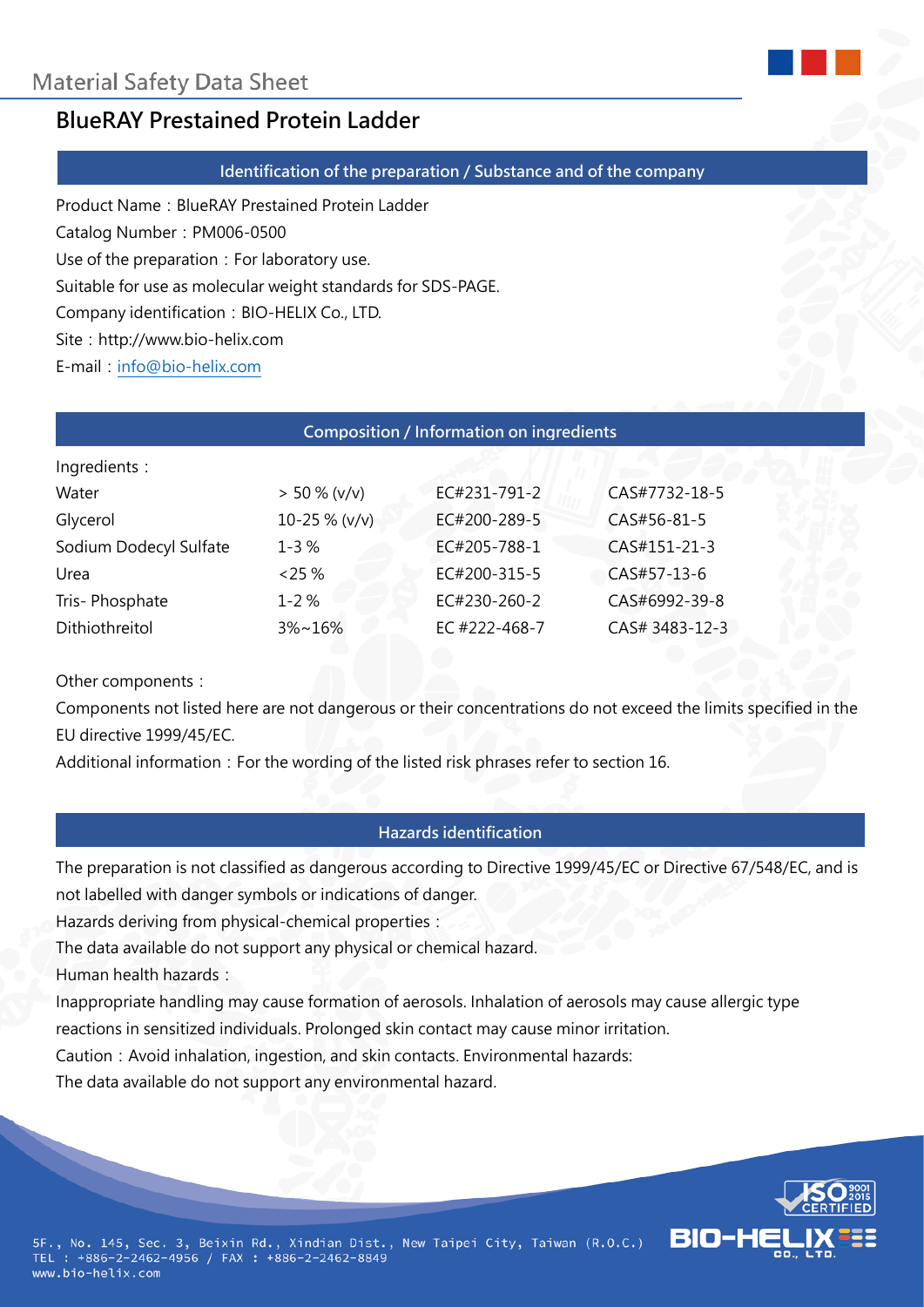

#### **First Aid Measures**

#### Ingestion:

If swallowed, rinse mouth and throat thoroughly with water. Consult a doctor in event of any complaints. Inhalation:

If inhaled, remove victim from area of exposure. If symptoms of irritation or respiratory allergy occur, consult a doctor.

Skin contact: If symptoms of irritation after prolonged exposure occur, consult a doctor.

Eye contact:

In case of contact, wash out opened eyes with plenty of water for several minutes. Consult a doctor in event of any complaints.

#### **Fire-fighting measures**

The preparation cannot cause fire.

Suitable extinguishing agents:

Water spray, Carbon Dioxide, dry chemical powder or appropriate foam.

Not suitable extinguishing agents: None.

Special exposure hazards from decomposition products: Not thoroughly investigated.

Protective equipment: Wear self-contained breathing apparatus and protective clothing.

### **Accidental release measures**

Personal precautions:

Wear appropriate gloves (see Section 8), safety glasses to clean small releases/spillage. In case of vapor/aerosol formation, wear suitable respiratory protection means. Ventilate the area.

Environmental precautions: No special measures required.

Methods for cleaning up:

Absorb spillages with liquid-binding material. Ventilate and wash the area after the spillage is completely removed.

Additional information: No dangerous substances are released.

# **Handling and storage**

Handling: No further requirements.

Use appropriate personal protection measures (see Section 8). Avoid any contact with the liquid.

Avoid the formation of aerosols. Ventilate area.

Storage: Store at - 20°C.

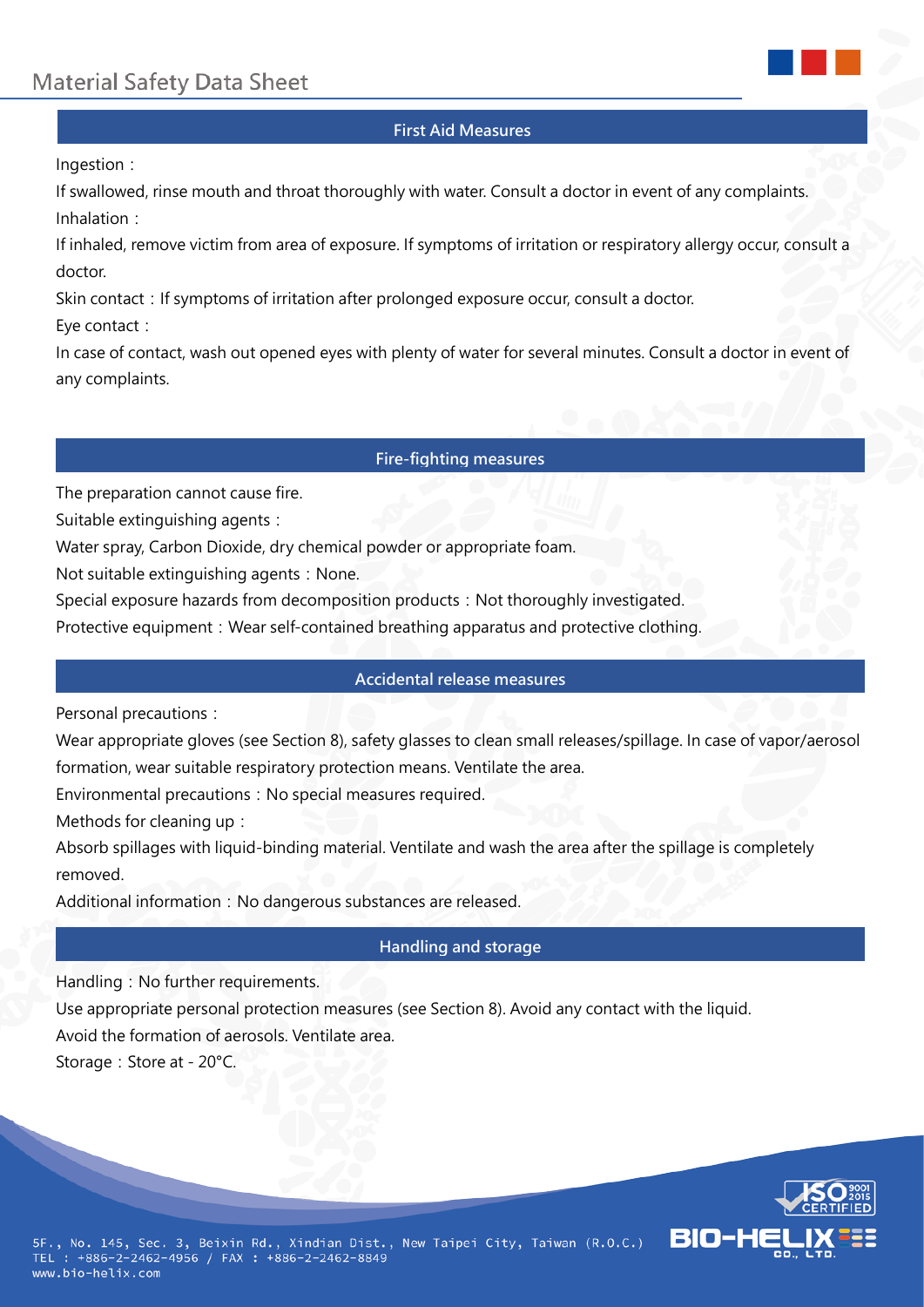

# **Exposure controls / personal protection**

None other specific requirements relating to the preparation.

Ingredients with limit values that require monitoring at the workplace:

The product does not contain any relevant quantities of materials with critical values that need to be monitored at the workplace.

General protective and hygienic measures:

The usual precautionary measures are the same as for chemicals handling.

Engineering measures:

None specific requirements relating to the preparation.

Personal protection:

- Respiratory protection: No special measures required.
- Hand protection: Wear rubber gloves. None special requirements to rubber.
- Eye protection: No need to wear glasses (goggles) when ordinary operations with the preparation. Safety glasses are recommended during certain operations when aerosol formation is possible.
- Skin protection: The usual precautionary measures accepted in research laboratories, e.g. protective clothes (gowns). None specific requirements.

# **Physical and chemical properties**

Appearance: Liquid. Color: Blue Odor: Odorless or weak pH-value at 25°C: ~7.5. Boiling point:  $\sim 100^{\circ}$ C. Flash Point: Not applicable. Flammability / autoflammability: The preparation is not flammable/self-igniting. Explosive properties: The preparation does not possess explosive properties. Oxidizing properties: Not applicable. Vapor pressure: Not applicable. Relative density at  $20^{\circ}$ C: ~1 g/cm3. Solubility in/miscibility with water: Fully miscible. Fat solubility: Not applicable. Vapor density: Not applicable. Evaporation rate: Not applicable. Conductivity: Not applicable. Viscosity: Not viscous.



5F., No. 145, Sec. 3, Beixin Rd., Xindian Dist., New Taipei City, Taiwan (R.O.C.) TEL : +886-2-2462-4956 / FAX : +886-2-2462-8849 www.bio-helix.com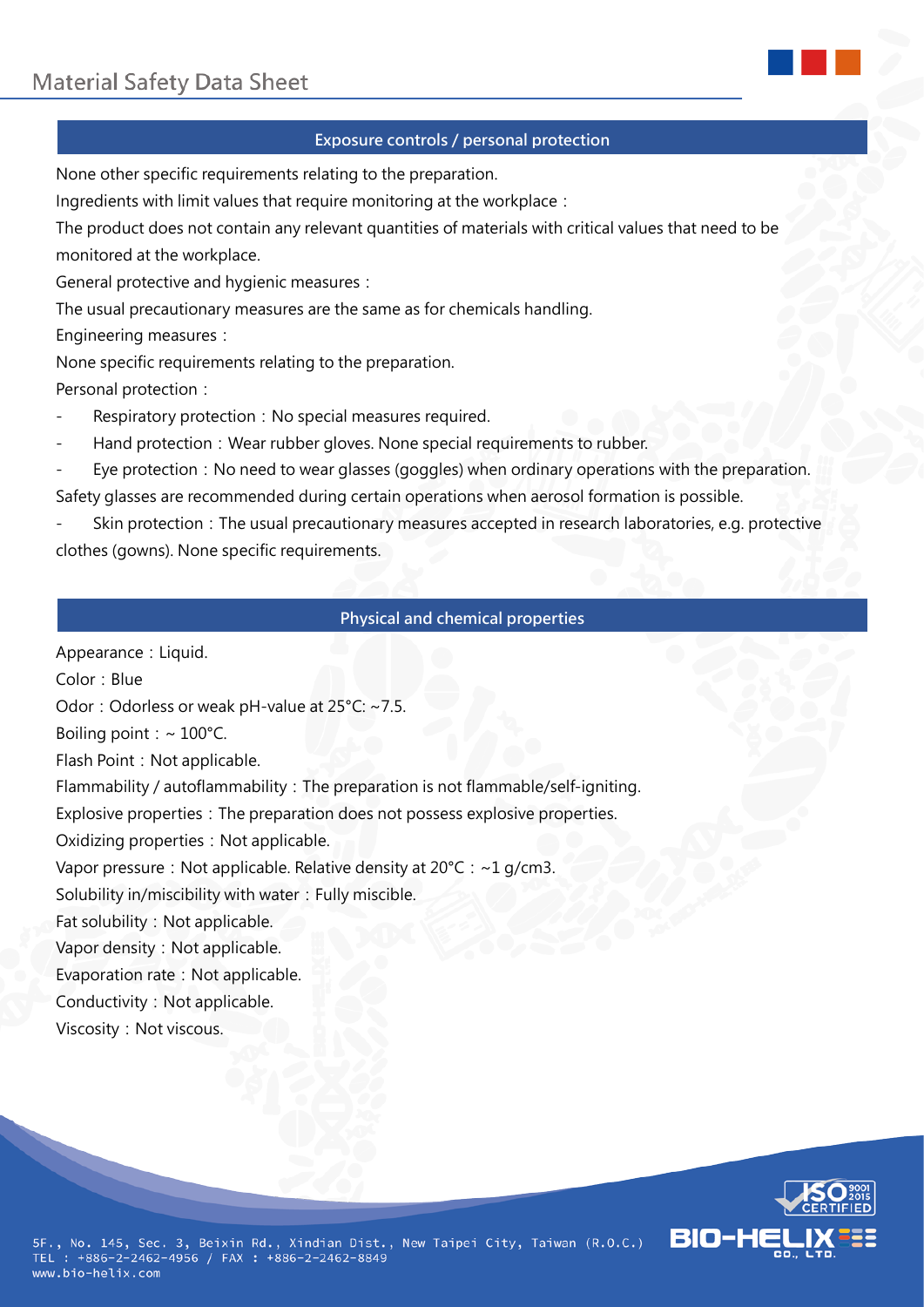### **Stability and reactivity**

Stability: Stable under storage conditions (see Section 7). Conditions to avoid: No conditions which may cause dangerous reactions. Possibility of hazardous reactions: No dangerous reactions known. Materials to avoid: Strong oxidizing agents, strong bases. Hazardous decomposition products: No dangerous decomposition products known. Hazardous polymerization: Will not occur.

# **Toxicological information**

Routes of exposure:

Inhalation: Inhalation of aerosols may cause allergic type reactions in sensitized individuals.

Ingestion: Repeated ingestion or excessive dosage may be irritating.

Skin and eye contact: Prolonged contact may cause irritation.

Additional toxicological information:

When used and handled according to specifications, the product does not have any harmful effects to our experience and the information provided to us.

### **Ecological information**

Ecotoxicity:

The preparation is considered not dangerous to the environment with respect to mobility, persistence and degradability, bioaccumulation, aquatic toxicity and other data relating to ecotoxicity.

Persistence and degradability: The preparation is readily biodegradable.

Bioaccumulative potential:

It is considered that the preparation does not accumulate in biota, and does not pass through the food chain. Other adverse effects: Not applicable.

#### **Disposal considerations**

The disposal of the product does not present a danger.

No special disposal methods required, except to be in accordance with current local environmental regulations.